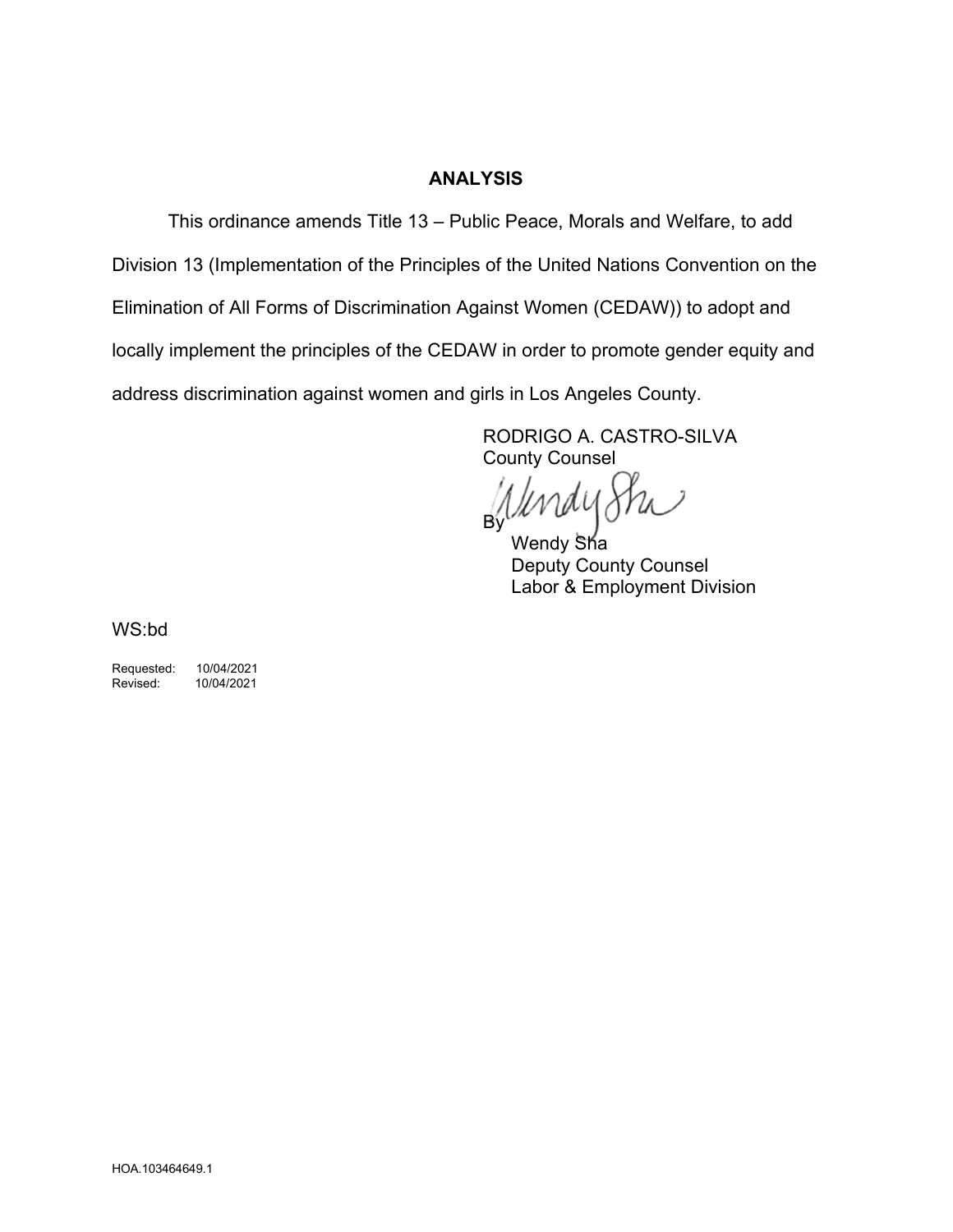## **ORDINANCE NO. \_\_\_\_\_\_\_\_\_\_**

An ordinance adding Division 13 (Implementation of the Principles of the United

Nations Convention on the Elimination of All Forms of Discrimination Against Women

(CEDAW)) to Title 13 – Public Peace, Morals and Welfare, adopting and implementing

the principles underlying the CEDAW to promote gender equity and address

discrimination against women and girls in Los Angeles County.

The Board of Supervisors of the County of Los Angeles ordains as follows:

**SECTION 1.** Division 13 is hereby added to read as follows:

# **Division 13 – IMPLEMENTATION OF THE PRINCIPLES OF THE UNITED NATIONS CONVENTION ON THE ELIMINATION OF ALL FORMS OF**

# **DISCRIMINATION AGAINST WOMEN**

**SECTION 2**. Chapter 13.120 is hereby added to read as follows:

# **Chapter 13.120 Implementation of the Principles of The United Nations Convention on the Elimination of All Forms of Discrimination Against Women**

| 13.120.010 | Title                                |
|------------|--------------------------------------|
| 13.120.020 | <b>Findings and Purpose</b>          |
| 13.120.030 | <b>Definitions</b>                   |
| 13.120.040 | <b>Local Principles of the CEDAW</b> |
| 13.120.010 | Title                                |

This chapter shall be known as the "Implementation of the Principles of the United Nations Convention on the Elimination of All Forms of Discrimination Against Women."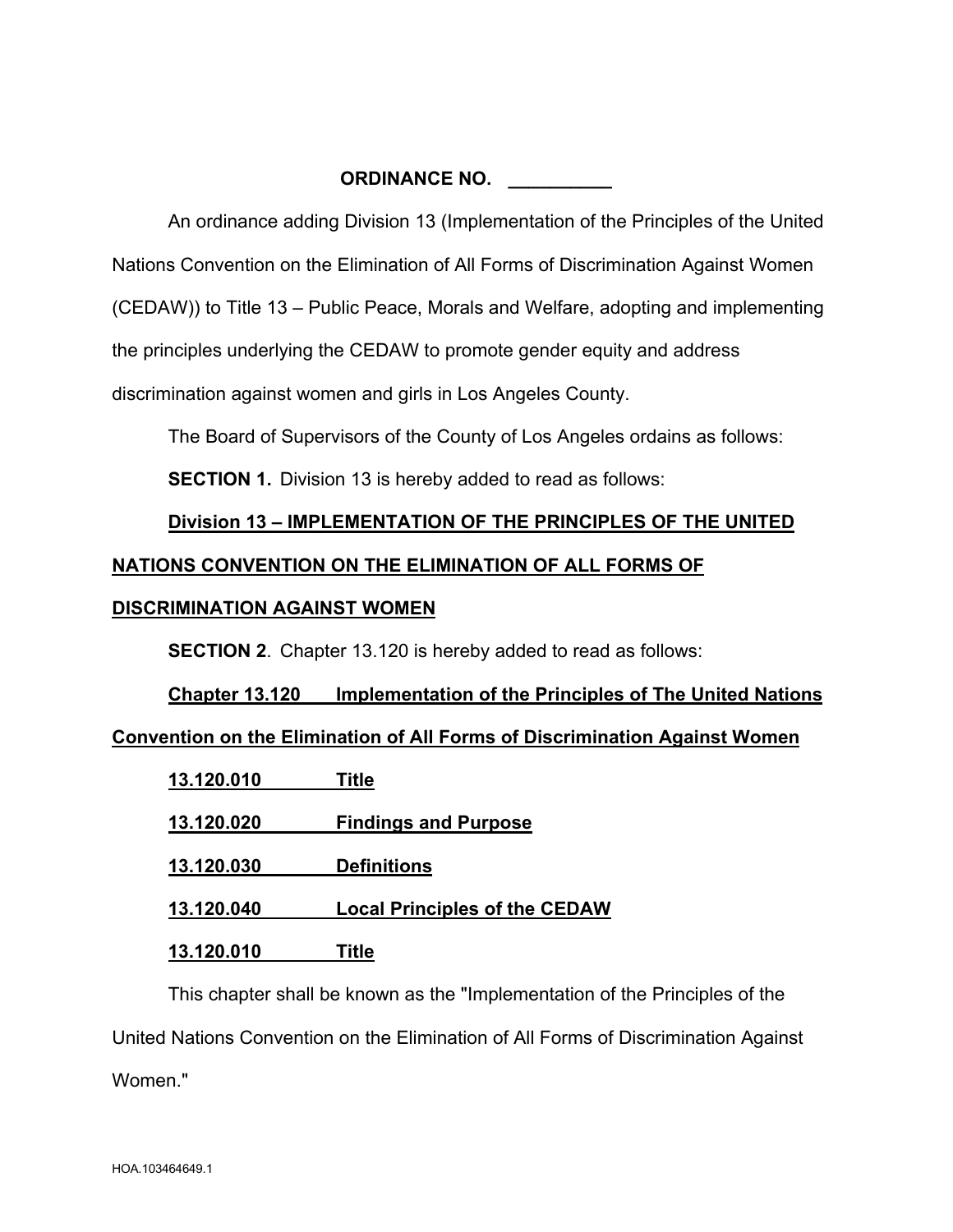### **13.120.020 Findings and Purpose**

The Board of Supervisors finds and declares:

A. The Convention on the Elimination of All Forms of Discrimination Against Women (CEDAW) is an international human rights treaty focused on eliminating discrimination against women and girls and achieving gender equality. The treaty addresses women's rights in economic, social, cultural, civil, and political areas. CEDAW was ratified by over 186 member states of the United Nations (UN). Although President Jimmy Carter signed the CEDAW on July 17, 1980, the United States is one of six UN member states that has not yet ratified the treaty. The County of Los Angeles (County) recognizes that the international adoption and ratification of the CEDAW has significantly advanced gender equity for women and girls around the world, including in the areas of economic development, healthcare, violence against women and girls, and education.

B. A growing number of cities and counties adopted local ordinances and resolutions implementing the principles of the CEDAW, beginning in 1998, when San Francisco enacted the first local CEDAW ordinance, followed by the City of Los Angeles in 2003. To date, nine cities and/or counties adopted CEDAW ordinances, and at least 29 local jurisdictions passed resolutions affirming support for implementing the CEDAW principles in their local governments.

C. The principles espoused in the CEDAW are consistent with the County's commitment to ending inequitable gender outcomes and improving the quality of life for women and girls, including transgender, nonbinary, gender non-conforming and anyone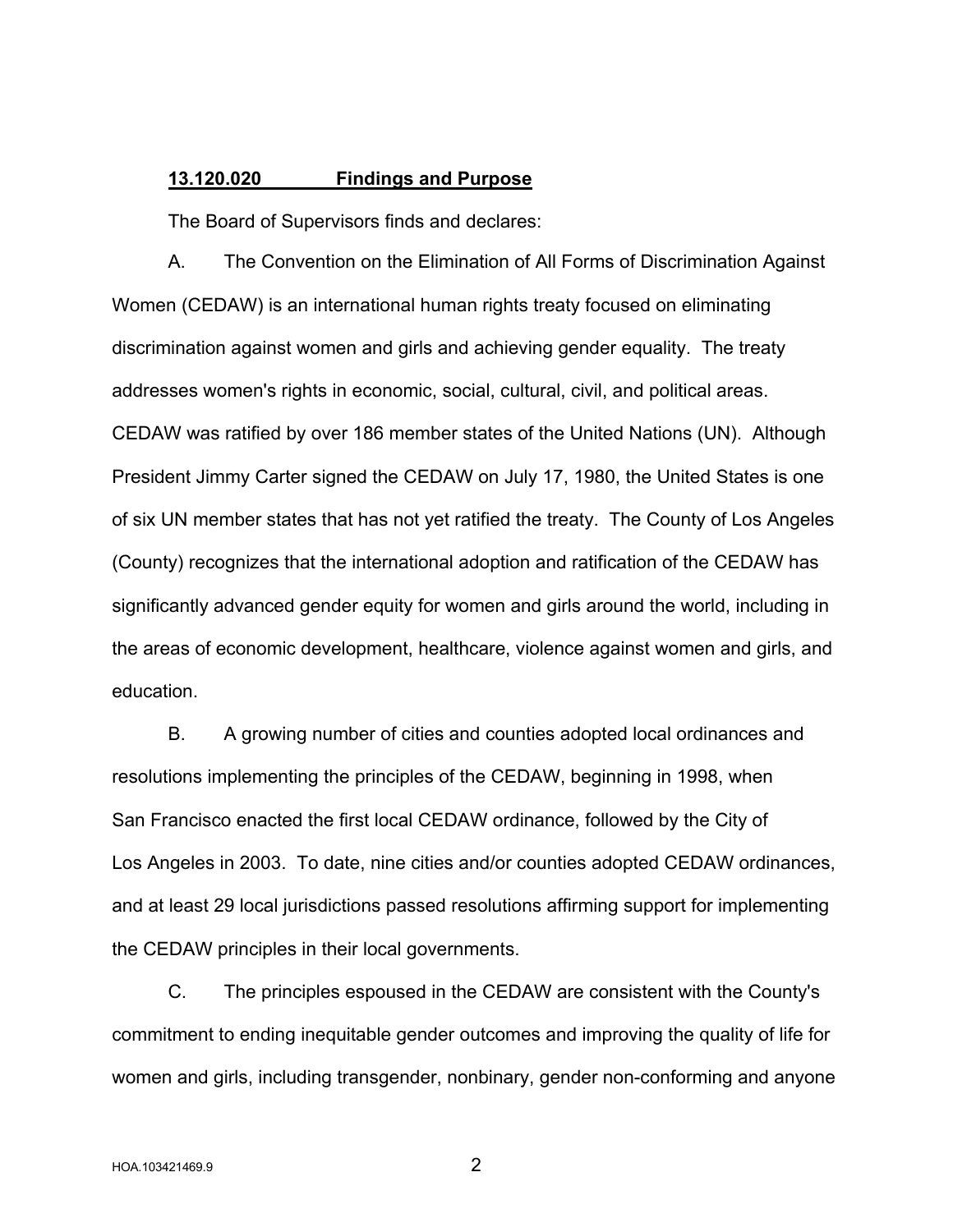female-identifying, in the County. The County has led several efforts to ensure that women and girls have equal access and opportunity across the County. From the creation of the County Commission for Women in 1975 and the County Women and Girls Initiative (WGI) in 2016, which are focused on women's issues and gender equity, and the establishment of the Human Relations Commission (HRC) in 1958 and the Anti-Racism, Diversity and Inclusion Initiative (ARDI) in 2020, the Board has taken tangible actions to promote gender equity, including using an intersectional lens to ensure the County creates a foundation of equity as an employer, service provider, and community and business partner.

D. There is a continuing need for the County to protect the human rights of women and girls and to locally implement the principles of the CEDAW. Adoption of the CEDAW principles at the County level will help promote gender equity and address discrimination against women and girls within the County, including in the areas of economic development, education, housing and homelessness, gender-based violence and harassment, health care, justice-impacted women, voting rights, and civic engagement.

E. The CEDAW does not supersede federal, State, or local laws. Instead, it provides a framework and actionable guidance for the County to help promote gender equity and address discrimination against women and girls.

F. As the County's commitment to gender equity continues to progress and expand, now is the time for the County to formally integrate the CEDAW principles into our local law and policy.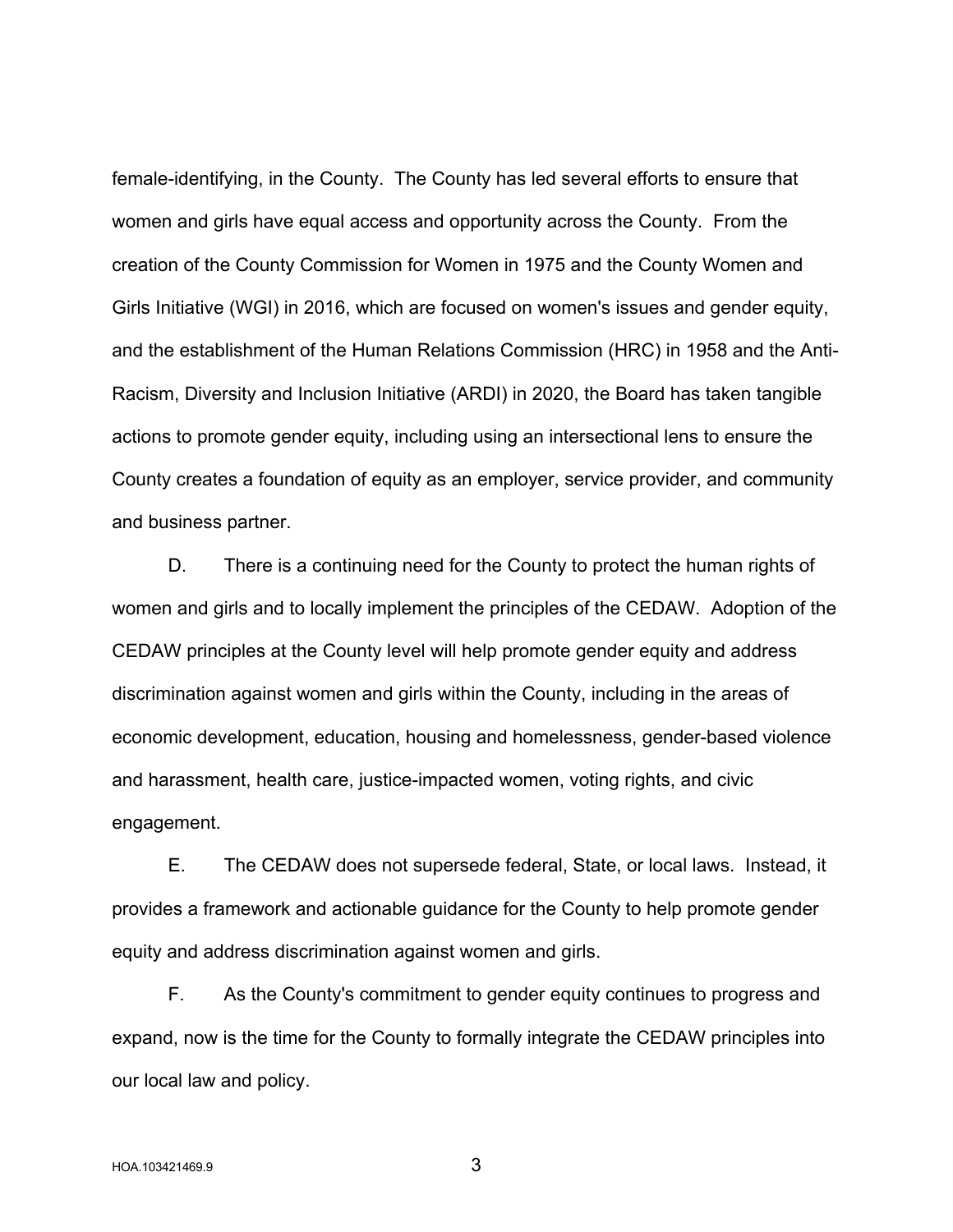#### **13.120.030 Definitions**

As used in this chapter, and for the purposes of this ordinance, the following words and phrases shall have the meanings indicated herein:

A. "County" means the County of Los Angeles.

B. "BIPOC" means Black, Indigenous, and People of Color.

C. "Discrimination against women and girls" means any adverse, unequal and/or unfavorable treatment, including gender-based violence, of women and girls based on sex, gender, gender identity, and/or gender expression with regard to economic, social, cultural, civil, political, and legal areas.

D. "Gender" means the characteristics of women, men, girls, and boys that are socially constructed. This includes norms, behaviors, and roles associated with being a woman, man, girl, or boy, as well as relationships with each other. As a social construct, gender can vary among cultures and can change over time.

E. "Gender equity" means the redress of discriminatory practices and the establishment of conditions enabling women and girls to achieve full, substantive equality with men, recognizing that needs of women and men may differ, resulting in fair and equitable outcomes for all. "Gender equity" further means the redress of discriminatory practices and establishment of conditions enabling all persons identifying as transgender, nonbinary, and/or gender non-conforming to achieve full equality and equity.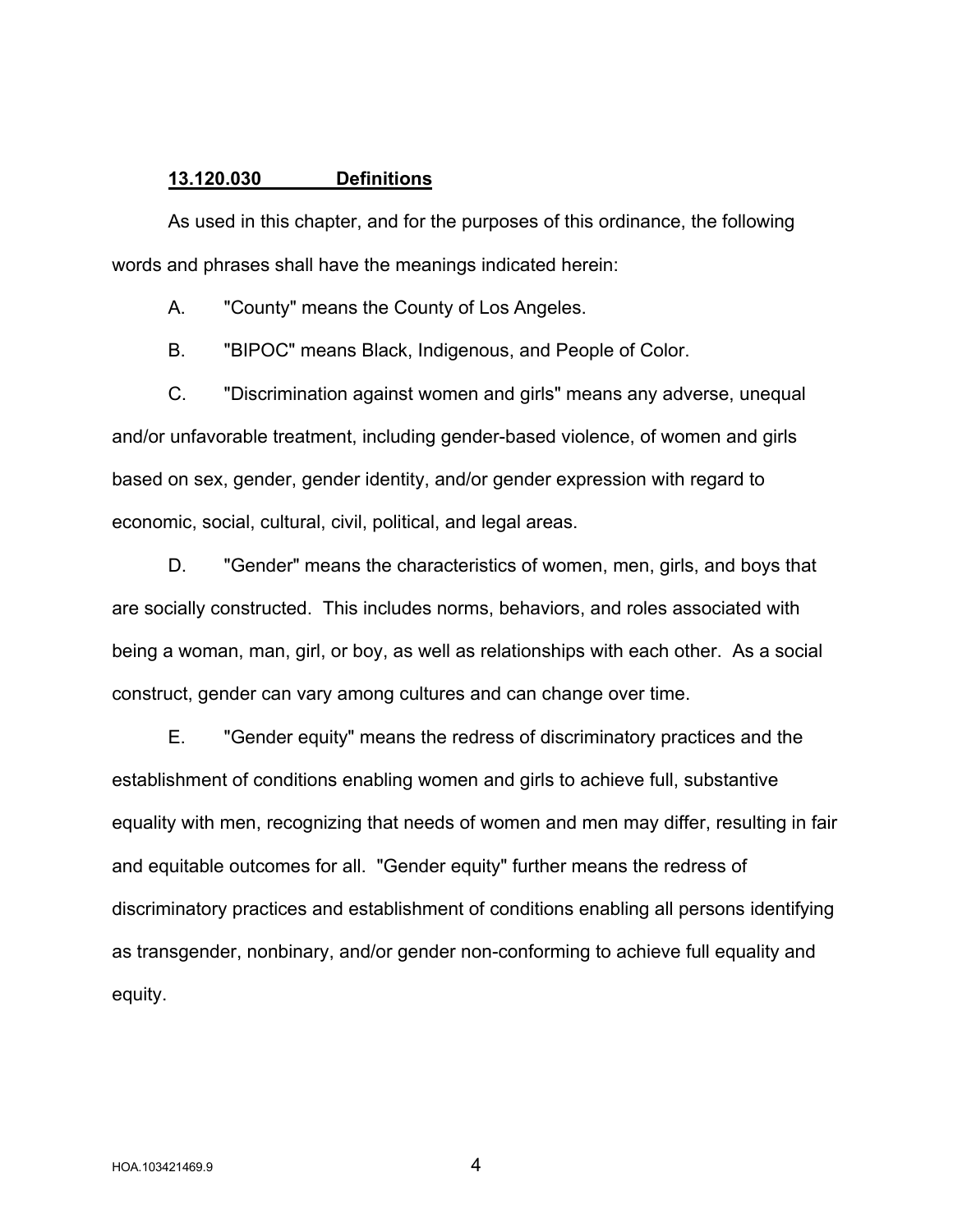F. "Gender expression" means a person's gender-related appearance or behavior, or the perception of such appearance or behavior, whether or not stereotypically associated with the person's sex assigned at birth.

G. "Gender identity" means each person's internal understanding of their gender, or the perception of a person's gender identity, which may include female, male, a combination of female and male, neither female nor male, a gender different from the person's sex assigned at birth, or transgender.

H. "Intersectional" means the interconnected nature of social categorizations and individual characteristics that overlap as interdependent and compounded systems of discrimination. These categorizations and characteristics include, but are not limited to, gender, gender identity, race, ethnicity, nationality, immigration status, culture, sexual orientation, age, socio-economic status, education, language skills, and disability.

I. "Nonbinary" means persons with gender identities that fall outside of the traditional conceptions of strictly either female or male.

J. "Gender non-conforming" means persons whose behavior or appearance does not conform to prevailing cultural and social expectations about what is appropriate to their gender.

K. "Sex" means the different biological and physiological characteristics of females, males, and intersex persons. Intersex persons have innate sex characteristics, including sex organs, hormones, chromosomes, that do not fit medical and social norms for female or male bodies.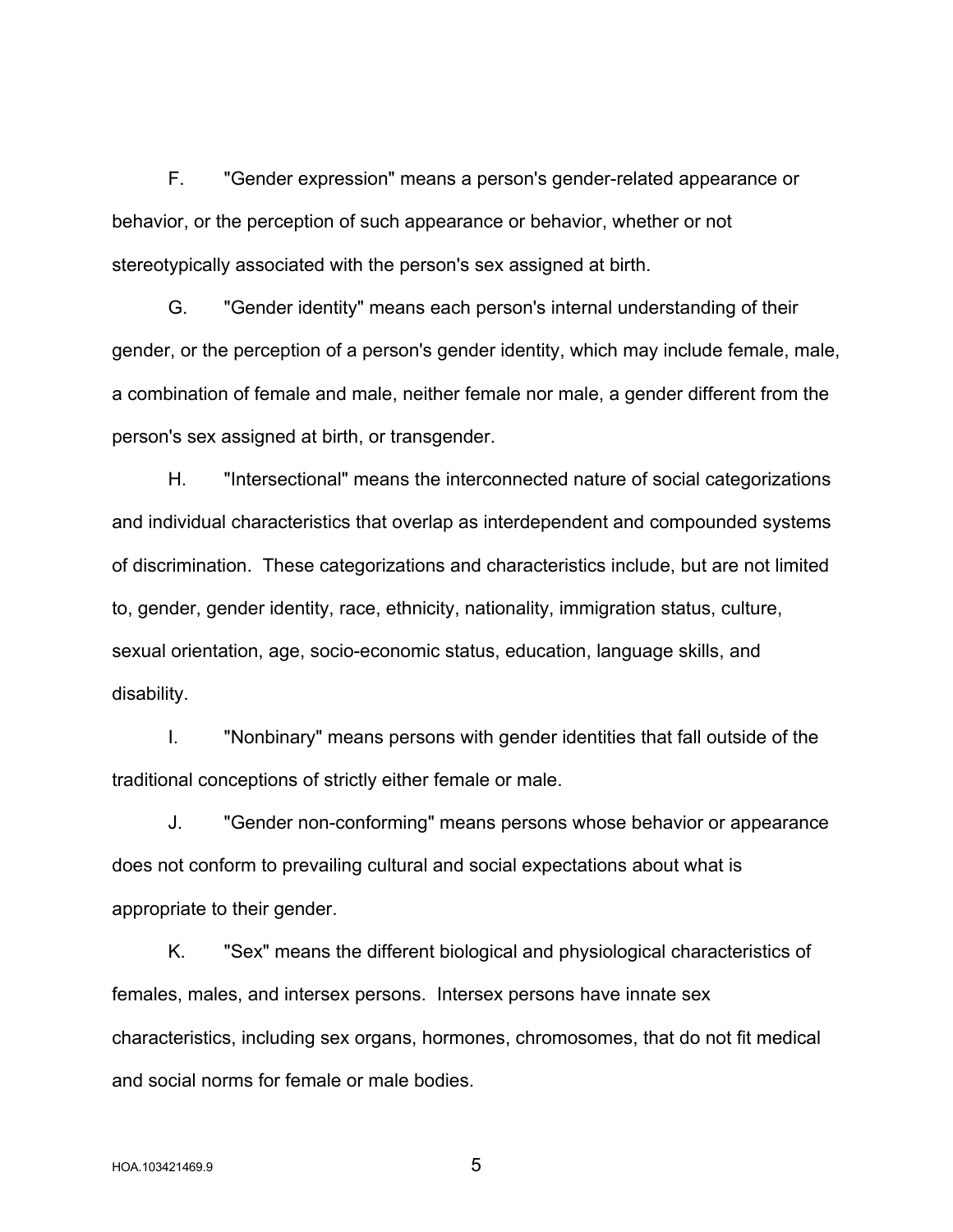L. "Transgender" means a person whose gender identity differs from the person's sex assigned at birth.

M. "Women" and "women and girls" means all persons who identify or are identified with the gender category of woman or female, whether or not assigned to that category at birth, inclusive of transgender, nonbinary, gender non-conforming and anyone female or femme identifying.

### **13.120.040 Local Principles of the CEDAW**

It is the goal of the County to implement the principles underlying the CEDAW to promote gender equity and address discrimination against women and girls within the County. The CEDAW principles must be integrated in the County's role as an employer, service provider, and community and business partner, and must apply to women and girls of all identities and categories.

A. Economic Development

1. The County must look for ways to improve its commitment to the elimination of discrimination against women and girls in economic opportunities, including:

a. Employment opportunities, including the application of the same criteria for selection in matters of employment and the right to access and receive vocational training for nontraditional jobs;

b. Promotion, job security, and all benefits and conditions of service, regardless of familial, marital or parental status, and where appropriate,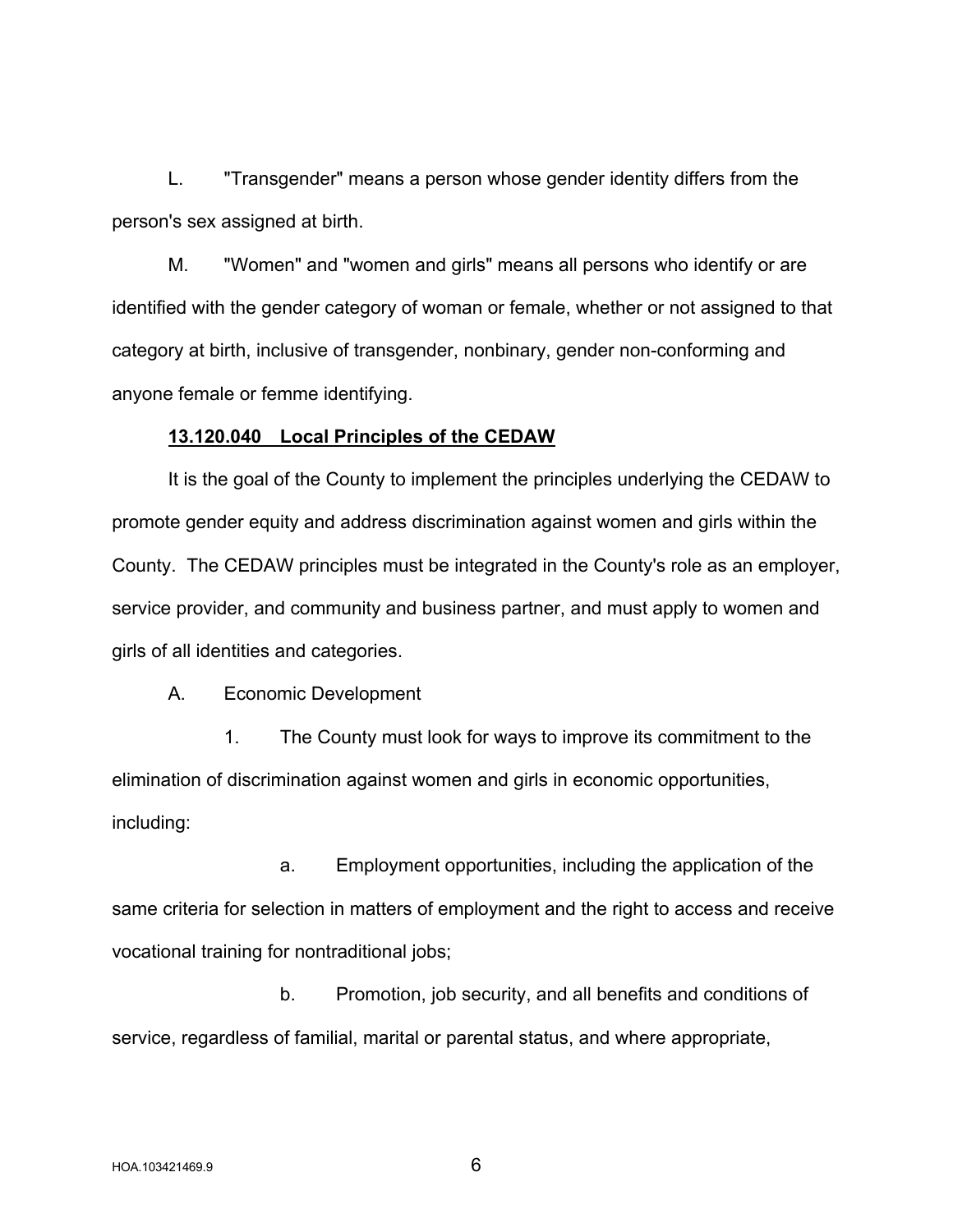encouraging women to apply to decision-making posts, County revenue-generating posts, and management of commissions and departments;

c. Equal remuneration, including benefits and equal pay with respect to work of equal value;

d. Protection of health and safety in working conditions, including supporting efforts not to purchase sweatshop goods and regular inspection of work premises;

e. Protection from all forms of harassment, retaliation, hostile work environment, and violent acts in workplaces; and

f. The provision of reasonable accommodations for pregnant and lactating persons.

2. The County recognizes that family caregiving responsibilities fall disproportionately on women and girls. The County must encourage and, where possible, support the necessary social services to enable all people to balance work responsibilities with family obligations and participation in public life, in particular, through promoting the establishment and development of an accessible, affordable, and quality network of child and family care services and facilities, flexible work schedules, paid family leave and family-friendly workplace policies. The County must also encourage support for policies and programs that expand access to child/family care, elder care, and home health care services.

3. The County acknowledges the importance of the care industry, which includes child/family care, elder care, and home health care workers. Currently,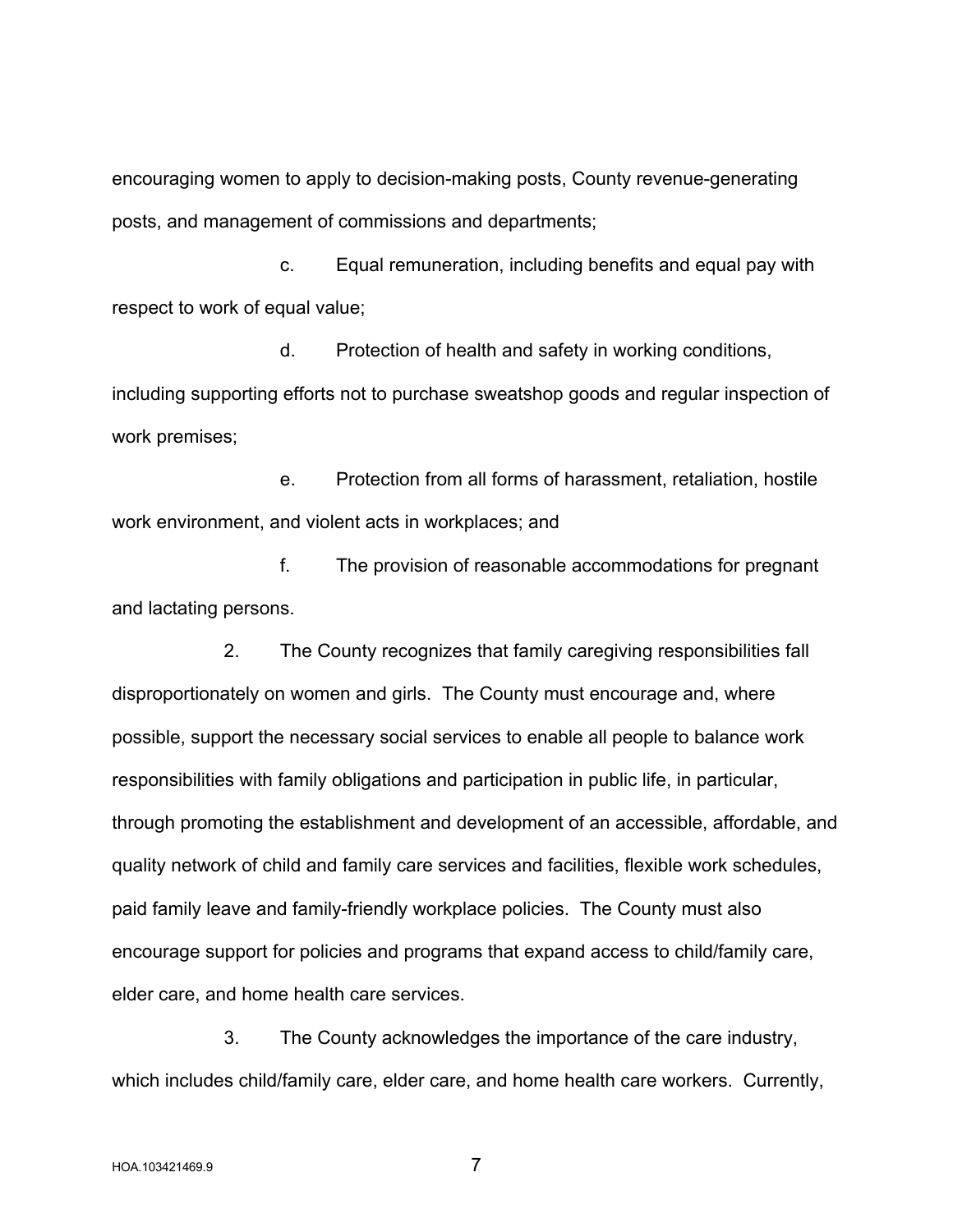many care workers are women, predominantly BIPOC women and immigrants. It must be the goal of the County to look for ways, to the extent of its purview in these areas, for people who work in the care industry to have access to resources that provide economic mobility, including, but not limited to better remuneration, benefits and career pathways, and training and education to enable them to provide quality, safe, and responsive care.

4. The County must promote access to safe and affordable housing and transportation.

5. The County must encourage the use of public education and all other available means to urge financial institutions to facilitate women's access to bank accounts, loans, mortgages, and other forms of financial services.

B. Education

1. It must be a goal of the County to identify ways to support women and girls' access to high quality education.

2. The County must encourage the training of women and girls for nontraditional jobs, including vocational, science and technology training and education.

3. The County must look for ways to facilitate access to training and education for women to re-enter the labor market.

C. Housing and Homelessness

1. The County recognizes the root causes of homelessness and housing insecurity are different for women and girls, and may include factors such as domestic violence, substance abuse, mental health, poverty, and the uneven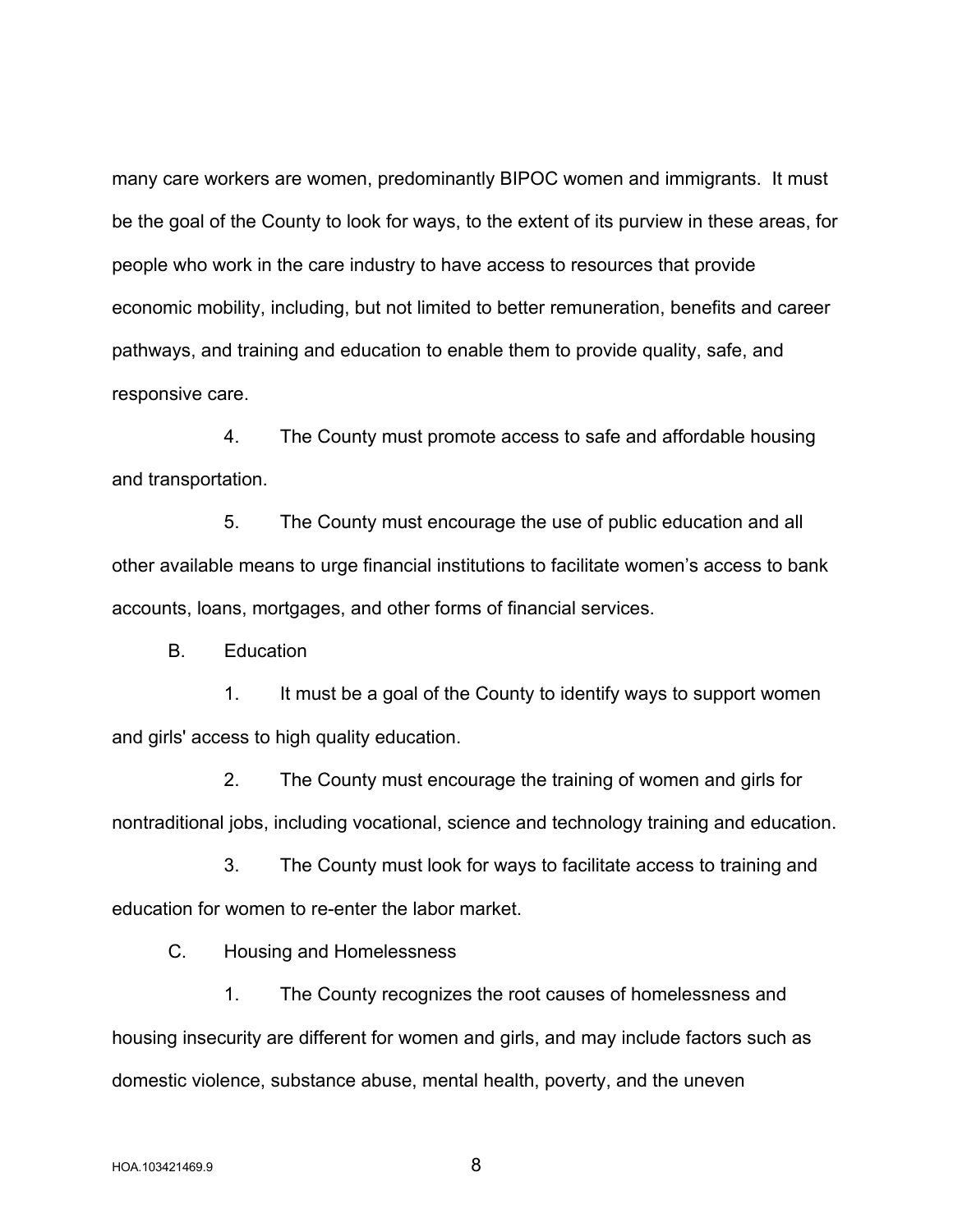distribution of caregiving responsibilities. It must be a goal of the County to support policies and programs that understand the unique housing needs of women and girls.

2. The County must promote access to safe and affordable housing for women and girls, while reducing the barriers to securing permanent and supportive housing.

3. The County must aim to find ways to support prevention and homeless services that are specifically designed to be gender-responsive to the needs of women and girls, including veterans and BIPOC women and girls.

4. It must be a goal of the County to ensure a coordinated delivery system that expedites the process for housing and makes accessible the supportive services women and girls need to stay housed, including: child care, job training and placement, counseling, mentorship, education, substance-abuse treatment, public benefits and health care.

D. Gender-Based Violence and Harassment

1. It must be a goal of the County to take and diligently pursue all appropriate measures to prevent and redress sexual and domestic violence and trafficking of women and girls, including to:

a. Promote enforcement of criminal penalties and civil remedies, when appropriate;

b. Seek and encourage ways for survivors to receive appropriate protective and support services, including, but not limited to, medical, counseling, shelter, rehabilitation, and hotline services;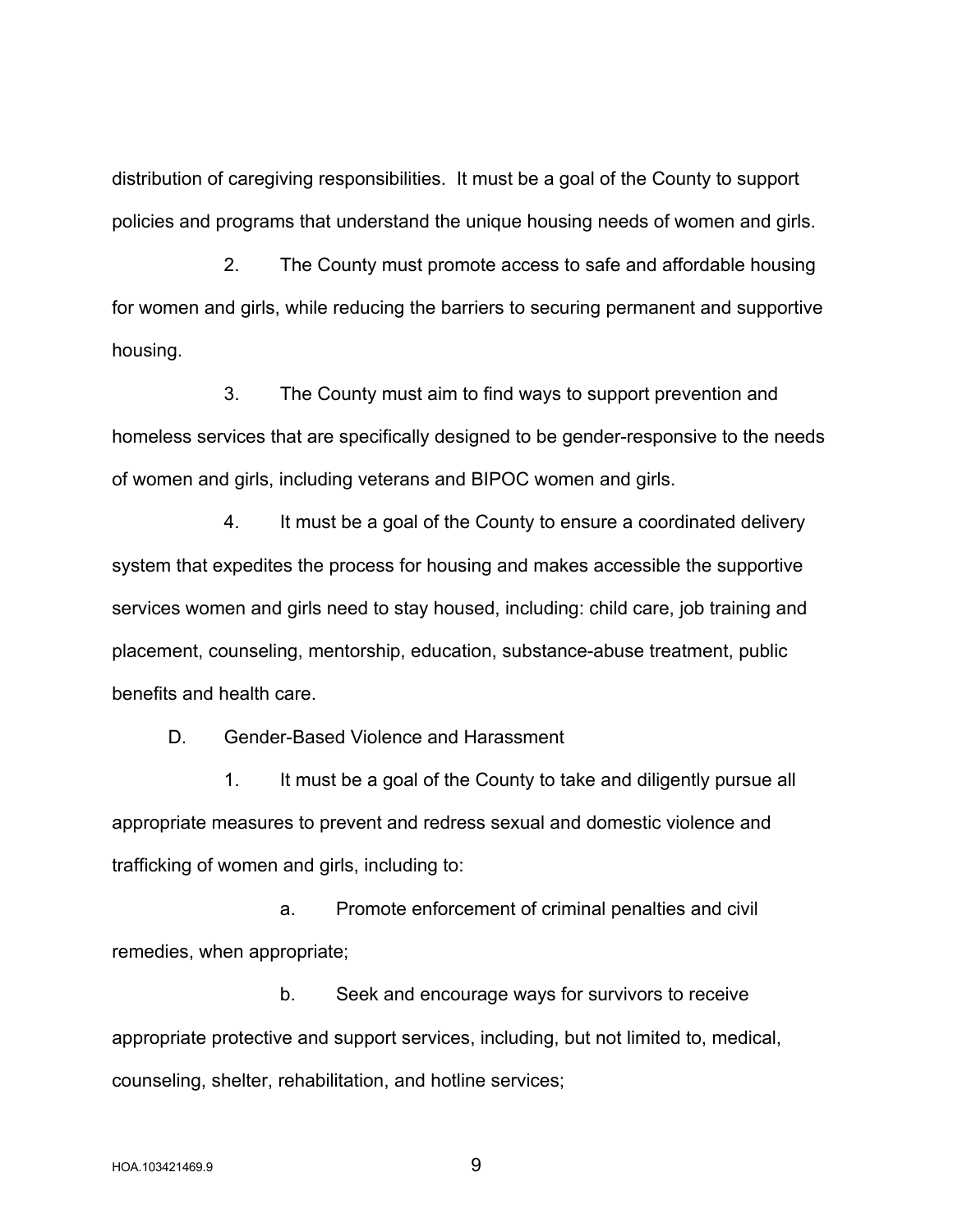c. Provide gender-sensitive training for County employees regarding sexual and domestic violence and trafficking of women and girls, as appropriate;

d. Support public education campaigns regarding violence caused by misogyny; hatred of women and girls, and transgender persons; and gender stereotypes.

2. Sex workers, including those that are transgender, are especially vulnerable to violence and hate crimes. It must be a goal of the County to find ways to help sex workers who have been subject to violence and hate crimes and to prevent such acts. Where possible, the County must take measures to ensure that law enforcement diligently investigates violent attacks against sex workers.

3. It must be a goal of the County to find ways for public works projects to include measures, such as adequate lighting and safe placement of restrooms, to protect the public's safety, including the safety of women and girls.

4. It must be a goal of the County to have a safe and harassment-free environment for women and girls, including within the workplace, public spaces, transit services, and when accessing public services in the general community. The County must also look for ways to encourage education of the public on harassment and to ensure justice for those who are harassed.

E. Health Care

1. It must be a goal of the County to take appropriate measures to eliminate discrimination against women and girls with regard to health care, including to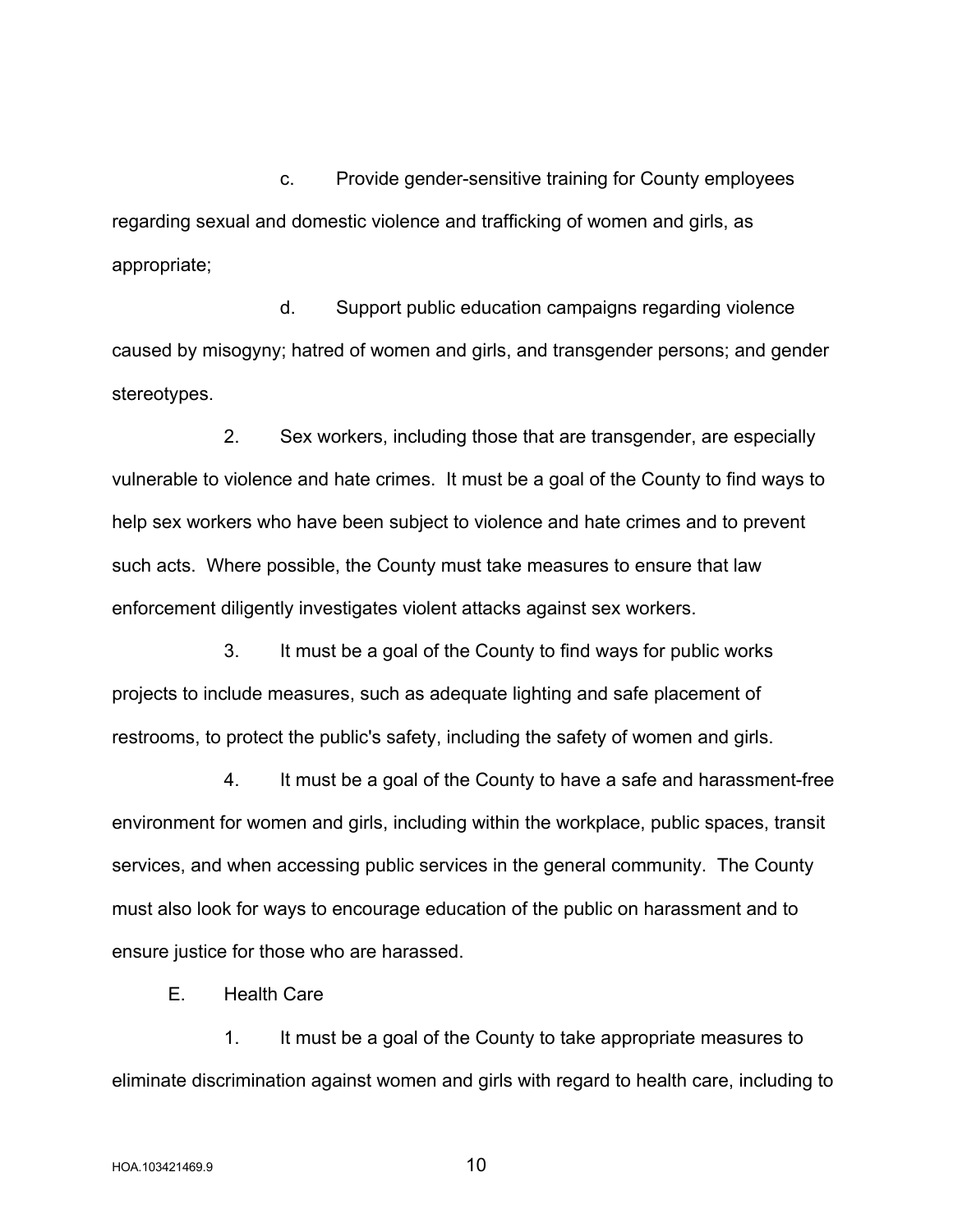equitably facilitate information about and access to quality health care facilities and services, according to the needs of all communities, regardless of age, race, ethnicity, culture, language, socio-economic status, and/or sexual orientation.

2. The County must aim to find ways for all women and girls, including immigrant women and BIPOC women, to access quality, culturally-sensitive health services in connection with family planning, prenatal care, delivery, and the post-natal period, granting free services where possible, as well as access to adequate nutrition during pregnancy and lactation.

3. The County must aim to deliver health services without implicit bias that impacts perceptions of the needs of women and girls.

F. Justice-Impacted Women

1. It must be a goal of the County to provide assistance and opportunities to women and girls impacted by the criminal justice system.

a. The County must look for ways to facilitate a justice system that is Care First, Jail Last, with gender-responsive and trauma-informed services designed to address issues that women and girls face.

b. The County must look for ways to provide employment opportunities for formerly incarcerated women and remove barriers to gainful employment.

G. Voting Rights and Civic Engagement

1. It must be a goal of the County to educate women and girls about their voting rights and to encourage civic engagement.